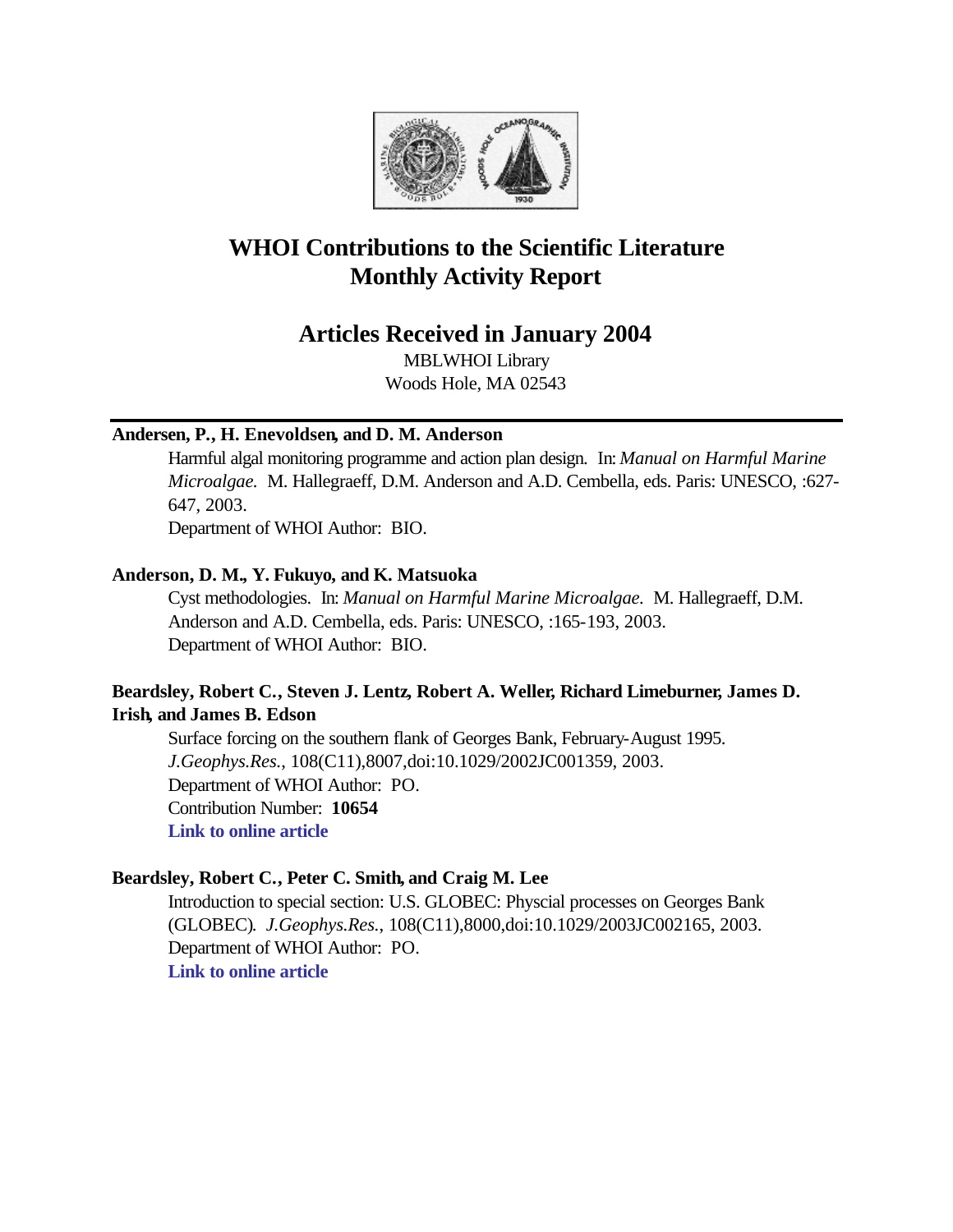#### **Brink, K. H., R. Limeburner, and R. C. Beardsley**

Properties of flow and pressure over Georges Bank as observed with near-surface drifters. *J.Geophys.Res.*, 108(C11),8001,doi:10.1029/2001JC001019, 2003. Department of WHOI Author: PO. Contribution Number: **10548 [Link to online article](http://www.agu.org/journals/jc/jc0307/2001JC001019/2001JC001019.pdf)**

#### **Churchill, James H., James P. Manning, and Robert C. Beardsley**

Slope water intrusions onto Georges Bank. *J.Geophys.Res.*, 108(C11),8012,doi:10.1029/2002JC001400, 2003. Department of WHOI Author: PO. Contribution Number: **10649 [Link to online article](http://www.agu.org/journals/jc/jc0311/2002JC001400/2002JC001400.pdf)**

#### **Cowen, Edwin A., In Mei Sou, Philip L.-F. Liu, and Britt Raubenheimer**

Particle image velocimetry measurements within a laboratory-generated swash zone. *J.Eng.Mech.*, 129(10):1119-1129, 2003. Department of WHOI Author: AOPE. Contribution Number: **10633**

#### **Curry, Ruth, Bob Dickson, and Igor Yashayaev**

A change in the freshwater balance of the Atlantic Ocean over the past four decades. *Nature*, 426:826-829, 2003. Department of WHOI Author: PO. **[Link to online article](http://www.nature.com/cgi-taf/DynaPage.taf?file=/nature/journal/v426/n6968/full/nature02206_fs.html&content_filetype=pdf)**

#### **Ebuchi, Naoto, Hans C. Graber, and Michael J. Caruso**

Evaluation of wind vectors observed by QuikSCAT/SeaWinds using ocean buoy data. *J.Atmos.Ocean.Technol.*, 19:2049-2062, 2002. Department of WHOI Author: PO. **[Link to online article](http://ams.allenpress.com/pdfserv/i1520-0426-019-12-2049.pdf)**

#### **Francis, David T. I., and Kenneth G. Foote**

Depth-dependent target strengths of gadoids by the boundary-element method. *J.Acoust.Soc.Am.*, 114:3136-3146, 2003. Department of WHOI Author: AOPE. Contribution Number: **10839 [Link to online article](http://ams.allenpress.com/pdfserv/i1520-0426-019-12-2049.pdf)**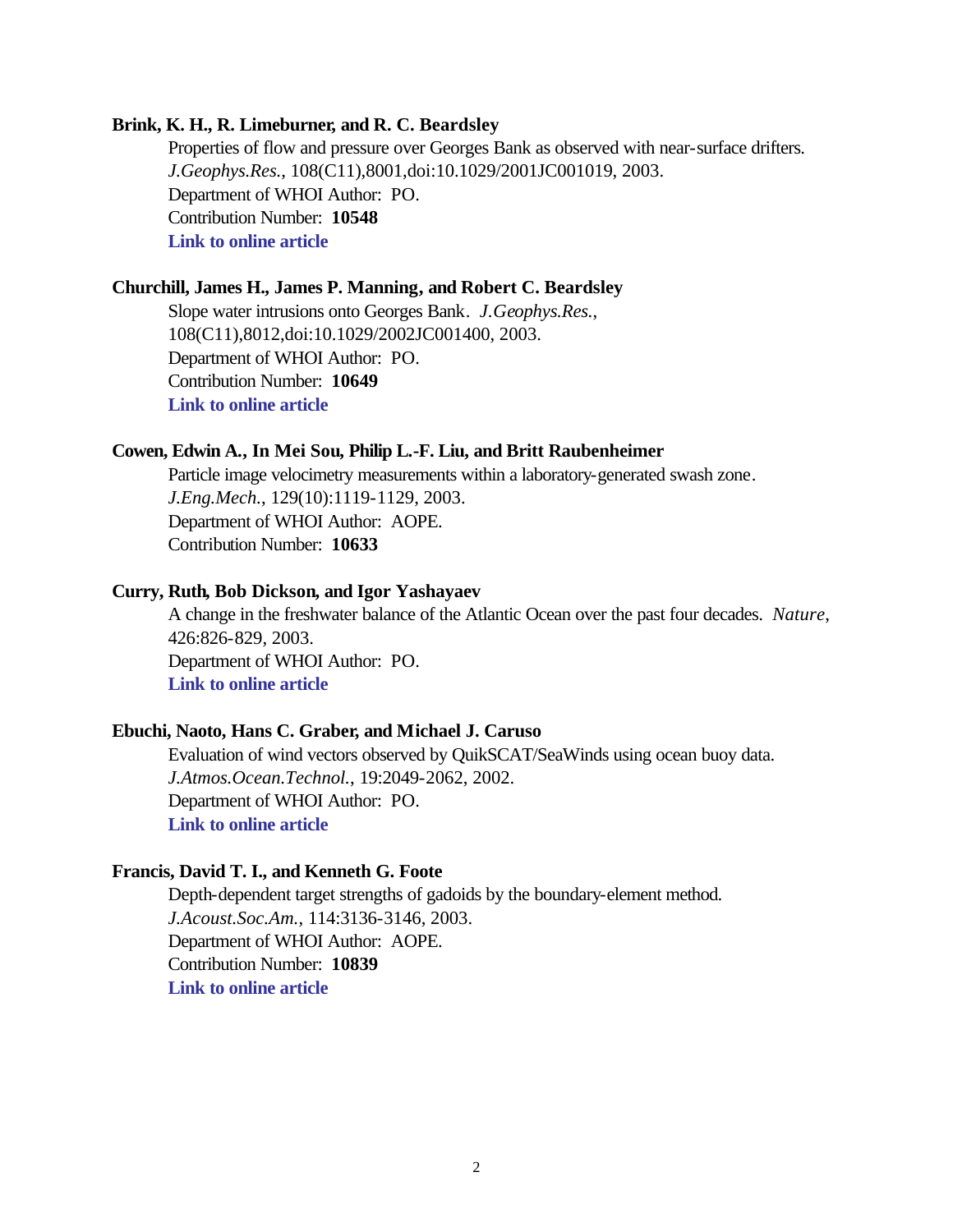#### **Garcia, Xavier, David Boerner, and Laust B. Pedersen**

Electric and magnetic galvanic distortion decomposition of tensor CSAMT data. Application to data from the Buchans Mine (Newfoundland, Canada). *Geophys.J.Int.*, 154:957-969, 2003. Department of WHOI Author: AOPE. Contribution Number: **10773 [Link to online article](http://www.blackwell-synergy.com/links/doi/10.1046/j.1365-246X.2003.02019.x/full/)**

#### **Hughen, K., S. Lehman, J. Southon, J. Overpeck, O. Marchal, C. Herring, and J. Turnbull**

<sup>14</sup>C activity and global carbon cycle changes over the past 50,000 years. *Science*, 303:202- 207, 2004. Department of WHOI Author: MCG. GEOL.

**[Link to online article](http://www.sciencemag.org/cgi/reprint/303/5655/202.pdf)**

#### **Ivanov, Dmitry L., and Amelie H. Scheltema**

*Dacryomica plana*, gen. et sp. nov., a prochaetodermatid aplacophora from a Pacific seamount. *Veliger*, 47:1-5, 2004. Department of WHOI Author: BIO. Contribution Number: **10949**

#### **Kraska, James**

Sustainable development is security: The role of transboundary river agreements as a confidence building measure (CBM) in South Asia. *Yale J.Int.Law*, 28:465-503, 2003. Department of WHOI Author: MPC. Contribution Number: **10784**

### **Lentz, Steven J., Robert C. Beardsley, James D. Irish, James Manning, Peter C. Smith, and Robert A. Weller**

Temperature and salt balances on Georges Bank February - August 1995. *J.Geophys.Res.*, 108(C11),8006,doi:10.1029/2001JC001220, 2003. Department of WHOI Author: PO. AOPE. Contribution Number: **10561 [Link to online article](http://www.agu.org/journals/jc/jc0308/2001JC001220/2001JC001220.pdf)**

### **McArthur, Andrew G., Tove Hegelund, Rachel L. Cox, John J. Stegeman, Mette Liljenberg, Urban Olsson, Per Sundberg, and Malin C. Celander**

Phylogenetic analysis of the cytochrome P450 3 (CYPS) gene family. *J.Mol.Evol.*, 57:200- 211, 2003.

Department of WHOI Author: BIO.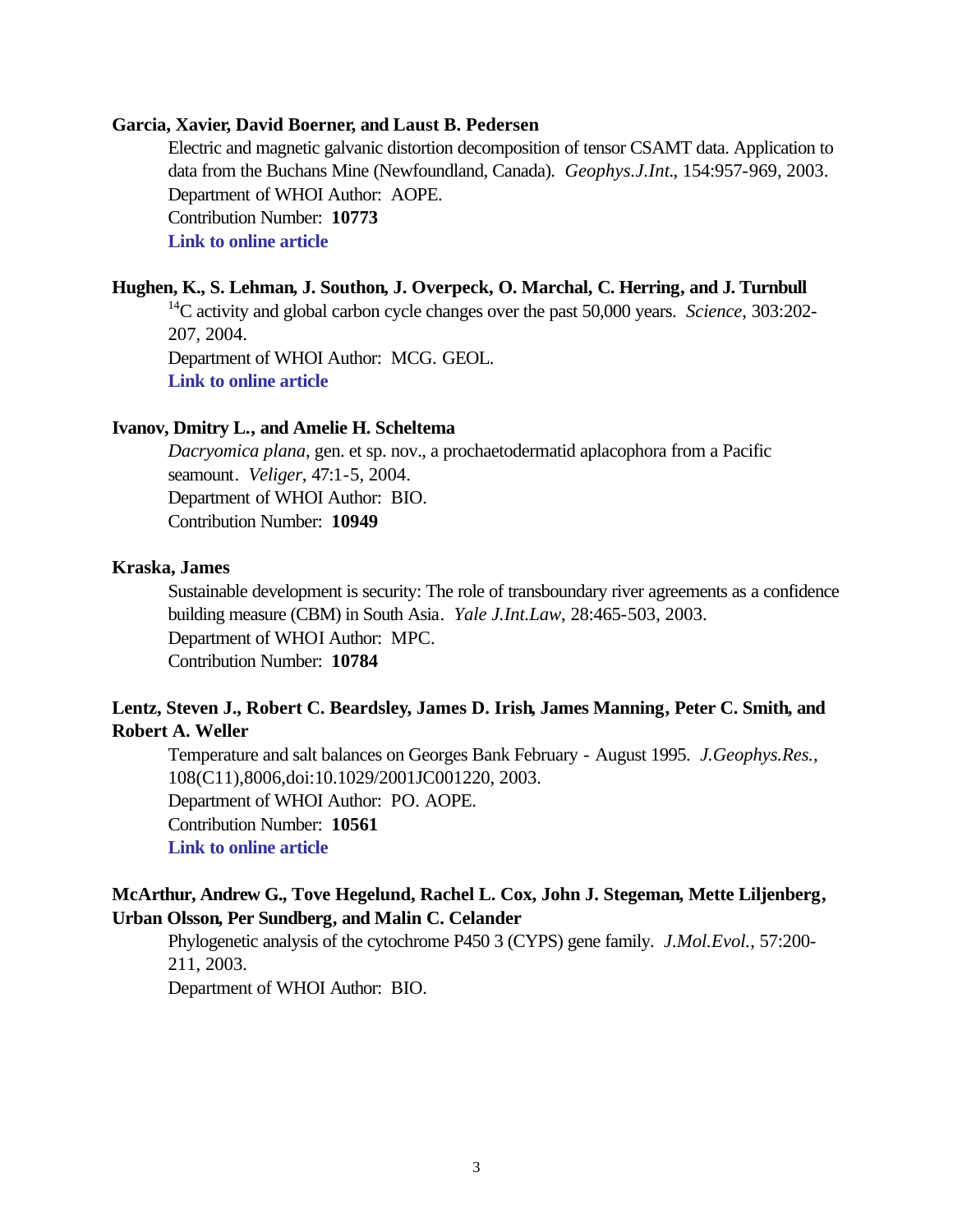#### **McKenna, S. P., and W. R. McGillis**

The role of free-surface turbulence and surfactants in air-water gas transfer. *Int.J.Heat Mass Transfer*, 47:539-553, 2004. Department of WHOI Author: AOPE. Contribution Number: **11003 [Link to online article](http://www.sciencedirect.com/science?_ob=MImg&_imagekey=B6V3H-49M6K7J-4-5T&_cdi=5731&_orig=browse&_coverDate=01%2F31%2F2004&_sk=999529996&view=c&wchp=dGLbVzz-zSkzk&_acct=C000011858&_version=1&_userid=142773&md5=593a567bb0f43fe57fd739daa9d33ead&ie=f.pdf)**

#### **Mullineaux, Lauren S., Charles H. Peterson, Fiorenza Micheli, and Susan W. Mills**

Successional mechanism varies along a gradient in hydrothermal fluid flux at deep-sea vents. *Ecol.Monogr.*, 73:523-542, 2003. Department of WHOI Author: BIO. Contribution Number: **10943 [Link to online article](http://www.esajournals.org/pdfserv/i0012-9615-073-04-0523.pdf)**

#### **Pratt, Larry J., and Michael A. Spall**

A porous-medium theory for barotropic flow through ridges and archipelagos. *J.Phys.Oceanogr.*, 33:2702-2718, 2003. Department of WHOI Author: PO. Contribution Number: **10854 [Link to online article](http://ams.allenpress.com/pdfserv/i1520-0485-033-12-2702.pdf)**

### **Reimer, Paula J., Konrad A. Hughen, Thomas P. Guilderson, Gerry McCormac, Mike G. L. Baillie, Edouard Bard, Phillip Barratt, J. Warren Beck, Caitlin E. Buck, Paul E. Damon, Michael Friedrich, Bernd Kromer, Christopher Bronk Ramsey, Ron W. Reimer, Sabine Remmele, John R. Southon, Minze Stuiver, and Johannes van der Plicht**

Preliminary report of the first workshop of the IntCal04 radiocarbon calibration/comparison working group. *Radiocarbon*, 44:653-661, 2002. Department of WHOI Author: MCG. **[Link to online article](http://gessler.ingentaselect.com/vl=13465886/cl=50/nw=1/fm=docpdf/rpsv/cw/arizona/00338222/v44n3/s5/p653)**

### **Rocap, Gabrielle, Frank W. Larimer, Jane Lamerdin, Stephanie Malfatti, Patrick Chain, Nathan A. Ahlgren, Aandrae Arellano, Maureen Coleman, Loren Hauser, Wolfgang R. Hess, Zackary I. Johnson, Miriam Land, Debbie Lindell, Anton F. Post, Warren Regala, Manesh Shah, Stephanie L. Shaw, Claudia Steglich, Matthew B. Sullivan, et al.**

Genome divergence in two *Prochloroccoccus* ecotypes reflects oceanic niche differentiation. *Nature*, 424:1042-1047, 2003. Department of WHOI Author: BIO. **[Link to online article](http://www.nature.com/cgi-taf/DynaPage.taf?file=/nature/journal/v424/n6952/full/nature01947_fs.html&content_filetype=PDF)**